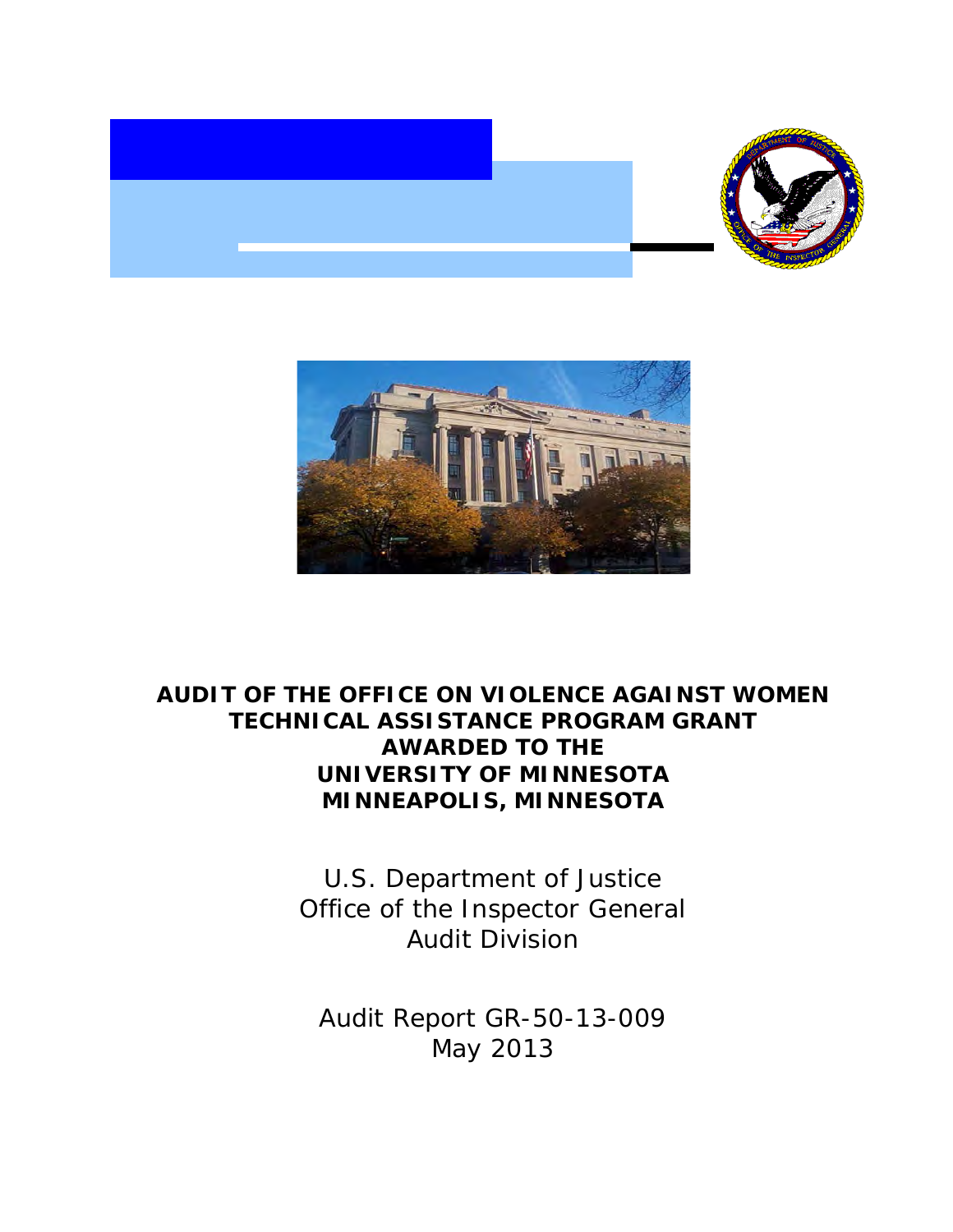# **AUDIT OF THE OFFICE ON VIOLENCE AGAINST WOMEN TECHNICAL ASSISTANCE PROGRAM GRANT AWARDED TO THE UNIVERSITY OF MINNESOTA MINNEAPOLIS, MINNESOTA**

## **EXECUTIVE SUMMARY**

University of Minnesota.<sup>1</sup> The University of Minnesota was awarded \$487,500 under grant number 2011-TA-AX-K036 in May 2011 to fund its The U.S. Department of Justice, Office of the Inspector General, Audit Division, has completed an audit of an Office on Violence Against Women, Technical Assistance Program cooperative agreement awarded to the Safe Return Initiative (SRI). SRI's overarching goal is to improve the capacity of local battered women's programs, parole and community supervision, and community-based organizations to address the needs of battered women in relationships with men in prison, planning for release, and on parole.

 accomplishments. The objective of our audit was to review performance accomplishments. We determined that matching costs, property not applicable to this grant. In addition, at the time of our review, the The purpose of this audit was to determine whether reimbursements claimed for costs under the grant were allowable, supported, and in accordance with applicable laws, regulations, guidelines, and terms and conditions of the grant, and to determine program performance and in the following areas: (1) internal control environment; (2) drawdowns; (3) grant expenditures, including personnel and indirect costs; (4) budget management and control; (5) federal financial and progress reports; (6) grant award requirements; and (7) program performance and management, program income, and the monitoring of subgrantees were grantee had not yet expended any funds from the contractual category.

 reports, and operating policies and procedures. Our audit revealed that the As of April 25, 2012, the grantee had drawn down \$72,665 in grant funds and had recorded expenses totaling \$86,778. We examined the University of Minnesota's accounting records, federal financial and progress University of Minnesota generally complied with grant guidelines and requirements. Our audit objectives, scope, and methodology are discussed in Appendix I of the report.

<span id="page-1-0"></span> $\overline{a}$  this report. <sup>1</sup> We use the term "cooperative agreement" interchangeably with "grant" throughout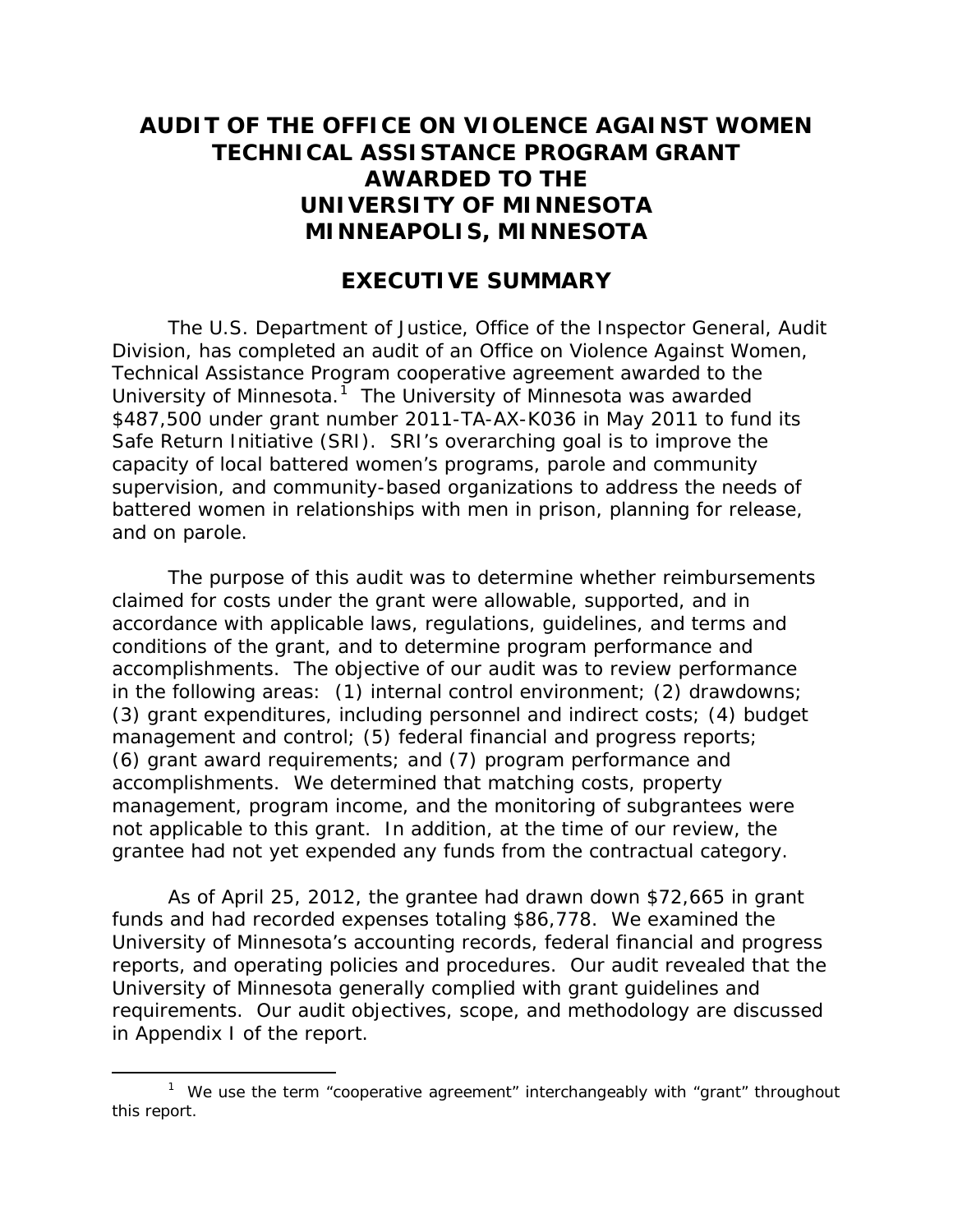## **TABLE OF CONTENTS**

| APPENDIX I - OBJECTIVE, SCOPE, AND METHODOLOGY  13 |
|----------------------------------------------------|
|                                                    |
| <b>APPENDIX III - OFFICE ON VIOLENCE AGAINST</b>   |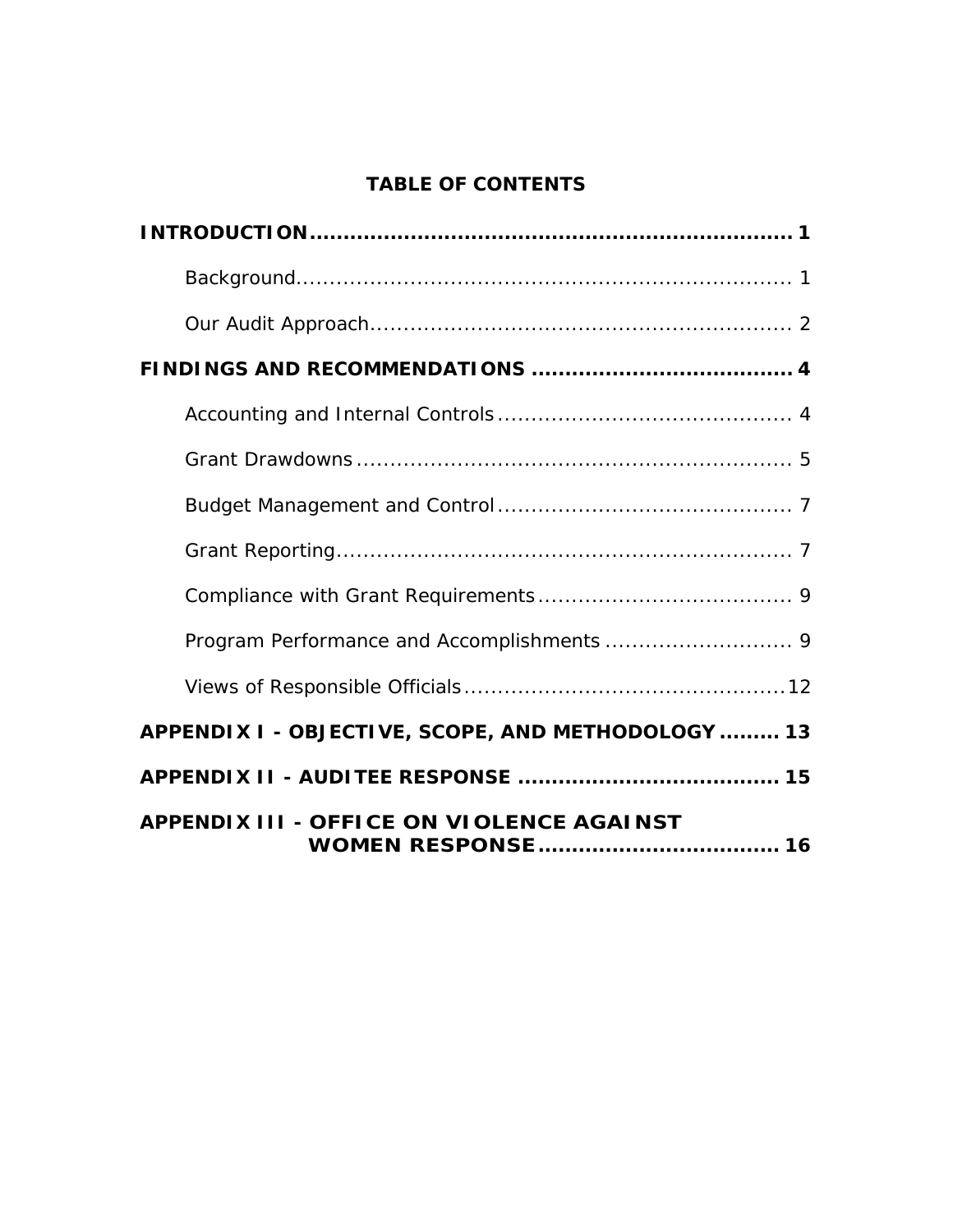## **INTRODUCTION**

<span id="page-3-0"></span>awarded to the University of Minnesota. $2^2$  $2^2$  The University of Minnesota was The Department of Justice (DOJ), Office of the Inspector General, Audit Division, has completed an audit of an Office on Violence Against Women (OVW), Technical Assistance Program cooperative agreement awarded \$487,500 under grant number 2011-TA-AX-K036 to fund its Safe Return Initiative (SRI). SRI's overarching goal is to improve the capacity of local battered women's programs, parole and community supervision, and community-based organizations to address the needs of battered women in relationships with men in prison, planning for release, and on parole.

 accomplishments. As shown in the following table, the University of The purpose of this audit was to determine whether reimbursements claimed for costs under the grant were allowable, supported, and in accordance with applicable laws, regulations, guidelines, and terms and conditions of the grant, and to determine program performance and Minnesota was awarded a total of \$487,500 to support this program.

| <b>AWARD NUMBER</b> | <b>PROJECT</b><br><b>START DATE</b> | <b>PROJECT</b><br><b>END DATE</b> | <b>AWARD</b><br><b>AMOUNT</b> | <b>OBJECTIVE</b>                                                                                                                                                                                                                                                       |
|---------------------|-------------------------------------|-----------------------------------|-------------------------------|------------------------------------------------------------------------------------------------------------------------------------------------------------------------------------------------------------------------------------------------------------------------|
| 2011-TA-AX-K036     | 04/01/2011                          | 09/30/2013                        | \$487,500                     | To improve the capacity of<br>battered women's programs,<br>parole and community<br>supervision, and community-<br>based organizations to<br>address the needs of<br>battered women in<br>relationships with men in<br>prison, planning for release,<br>and on parole. |
| Total:              |                                     |                                   | \$487,500                     |                                                                                                                                                                                                                                                                        |

### **TABLE 1. OFFICE ON VIOLENCE AGAINST WOMEN GRANT AWARDED TO THE UNIVERSITY OF MINNESOTA**

Source: Office on Violence Against Women

### <span id="page-3-1"></span>**Background**

 reduce violence against women and strengthen services to victims of OVW provides federal leadership in developing the nation's capacity to domestic violence, dating violence, sexual assault, and stalking. Created in 1995, OVW administers financial and technical assistance to communities across the country that are developing programs, policies, and practices

<span id="page-3-2"></span> $\overline{a}$ <sup>2</sup> We use the term "cooperative agreement" interchangeably with "grant" throughout this report.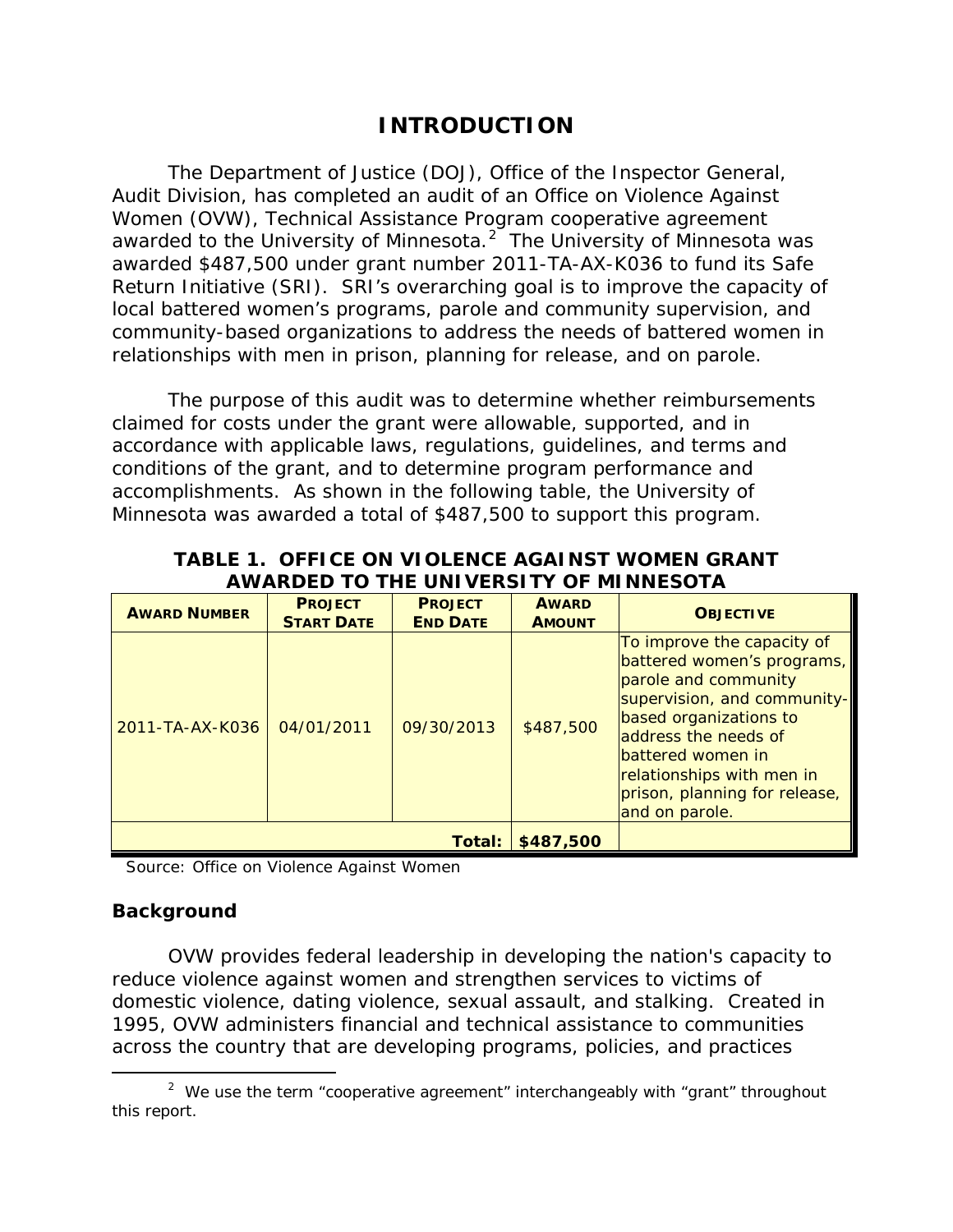stalking. Since its inception, OVW has awarded over \$4.7 billion in grants and cooperative agreements. aimed at ending domestic violence, dating violence, sexual assault, and

 and cooperative agreements. The Institute of Domestic Violence in the African American audited grant. According to its grant application, IDVAAC intended to use Community (IDVAAC), a specialized outreach center in the School of Social Work at the University of Minnesota, was responsible for implementing the the OVW funds to continue to launch its Safe Return Initiative (SRI). Through this award, SRI planned to expand its 15-jurisdiction learning community to over 24 collaborating learning jurisdictions to address the following goals and objectives:

- Increase the knowledge and awareness of the needs and challenges of battered women with incarcerated partners/ex-partners soon to return to the community from prison;
- procedures to ensure the safety and support of women as well as • Assist victim service providers in developing protocols and identifying potential victims of domestic violence prior to their partner re-entering the community; and
- and parole programs. • Encourage collaboration between battered women service providers

According to its application, IDVAAC and its partners planned to implement all of the goals and objectives of the project by conducting intensive training through national and regional conferences, training seminars, web-based seminars, and audio-conference seminars.

### <span id="page-4-0"></span>**Our Audit Approach**

 we audit against are contained in the OVW Financial Grants Management (OMB) Circulars, and the award documents. The OVW Financial Grants and ensure funds are used for the purposes for which they were awarded.<br>We tested the University of Minnesota's: We tested compliance with what we consider the most important conditions of the grant. Unless otherwise stated in our report, the criteria Guide, the Code of Federal Regulations, Office of Management and Budget Management Guide serves as a primary reference manual to assist award recipients in fulfilling their fiduciary responsibility to safeguard grant funds

• **Accounting and Internal Controls** to determine whether the grantee had sufficient accounting and internal controls in place for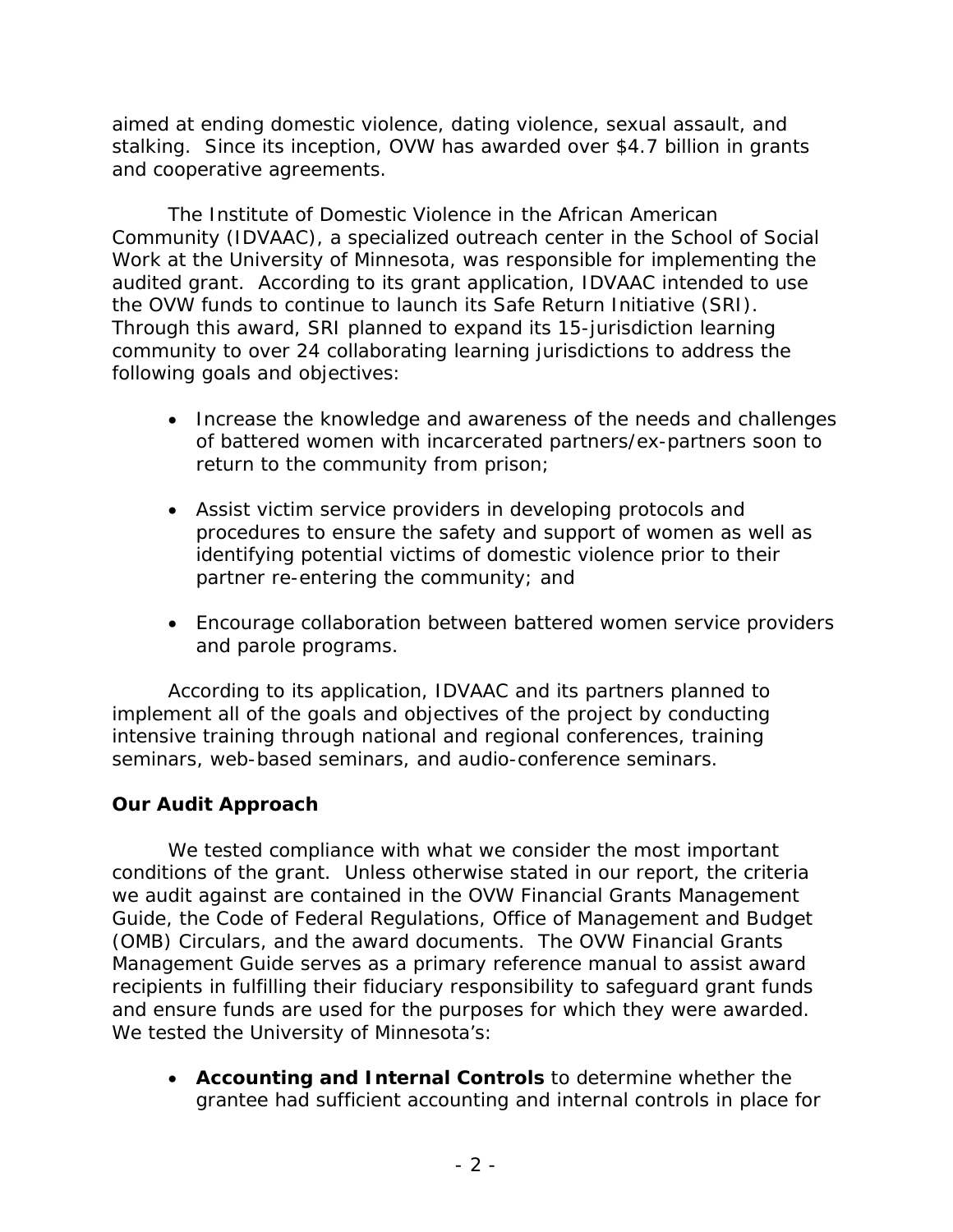conditions of the grant; the processing and payment of funds and controls were adequate to safeguard grant funds and ensure compliance with the terms and

- **Grant Drawdowns** to determine whether grant drawdowns were adequately supported and if the grantee was managing grant receipts in accordance with federal requirements;
- determine the accuracy and allowability of costs charged to the • **Grant Expenditures including Personnel and Indirect Costs** to grant;
- • **Budget Management and Control** to examine the amounts budgeted and the actual costs for each approved cost category and determine if the grantee deviated from the approved budget, and if so, if the grantee received the necessary approval;
- • **Federal Financial Reports and Progress Reports** to determine whether the required reports were submitted on time and accurately reflected grant activity;
- • **Accomplishment of Grant Requirements and Objectives** to determine if the grantee met or is capable of meeting the grant's objectives and whether the grantee collected data and developed performance measures to assess accomplishment of the intended objectives.

and did not have any subgrantees or contractors at the time of our audit.<br>Therefore, we did not perform testing in these areas. We also performed limited work and confirmed that the University of Minnesota was not required to contribute any local matching funds, did not purchase any accountable property, did not generate any program income,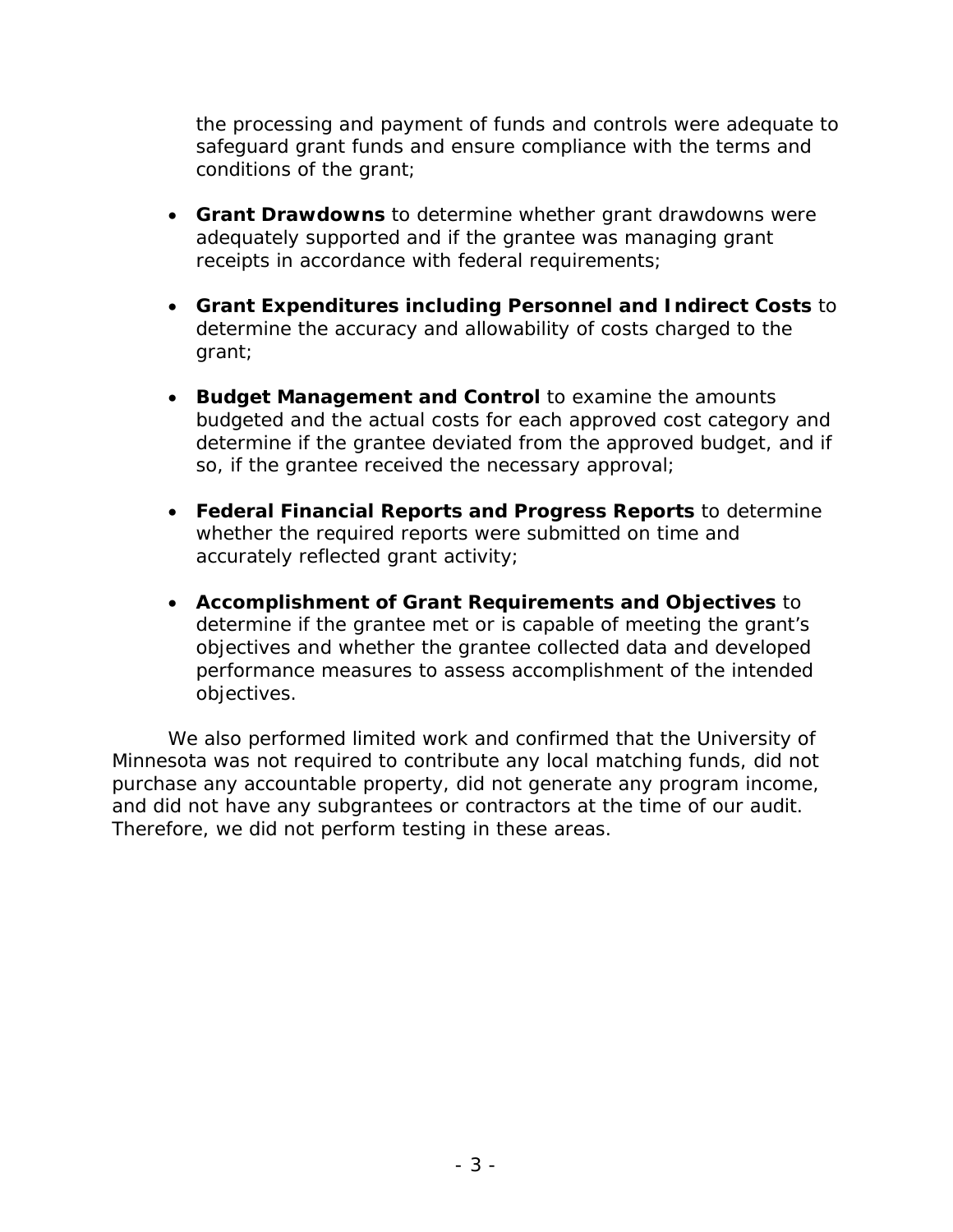# **FINDINGS AND RECOMMENDATIONS**

<span id="page-6-0"></span> and control, federal financial and progress reports, and grant We determined that the University of Minnesota generally complied with grant guidelines with respect to its internal control environment, drawdowns and expenditures, budget management requirements.

 accounting system and reviewed a sample of grant expenditures. We interviewed key personnel at the University of Minnesota. We performed audit work at the University of Minnesota's campus in Minneapolis, Minnesota, where we obtained an understanding of the reviewed the criteria governing grant activities, including the OVW Financial Grants Management Guide, relevant OMB Circulars, and the Code of Federal Regulations. In addition, we reviewed grant documents, including the application, award, budgets, and financial and progress reports. We also

### <span id="page-6-1"></span>**Accounting and Internal Controls**

 According to the OVW Financial Grants Management Guide, grant control systems to account accurately for funds awarded to them. Further, recipients are required to establish and maintain accounting and internal the accounting system should ensure, among other things, the identification and accounting for receipt, obligation, and disposition of all funds.

We interviewed key University of Minnesota personnel, including the Senior Finance Manager, Accountant, and Program Co-Executive Director, regarding the University of Minnesota's financial management system, record-keeping practices, and methods for ensuring adherence to the terms and conditions of the audited award. We also reviewed the University of Minnesota's policies, procedures, and accounting records to assess its risk of non-compliance with laws, regulations, guidelines, and terms and conditions of the award.

### *Financial Management System*

 Guide states that grantees should establish and maintain program accounts The OVW Financial Grants Management Guide requires grantees to establish and maintain a system of accounting and internal controls that adequately identifies grant costs. The system must include controls to ensure that funds and other resources are used optimally and expenditures of funds are in conformance with the general and special conditions applicable to the recipient. Further, the OVW Financial Grants Management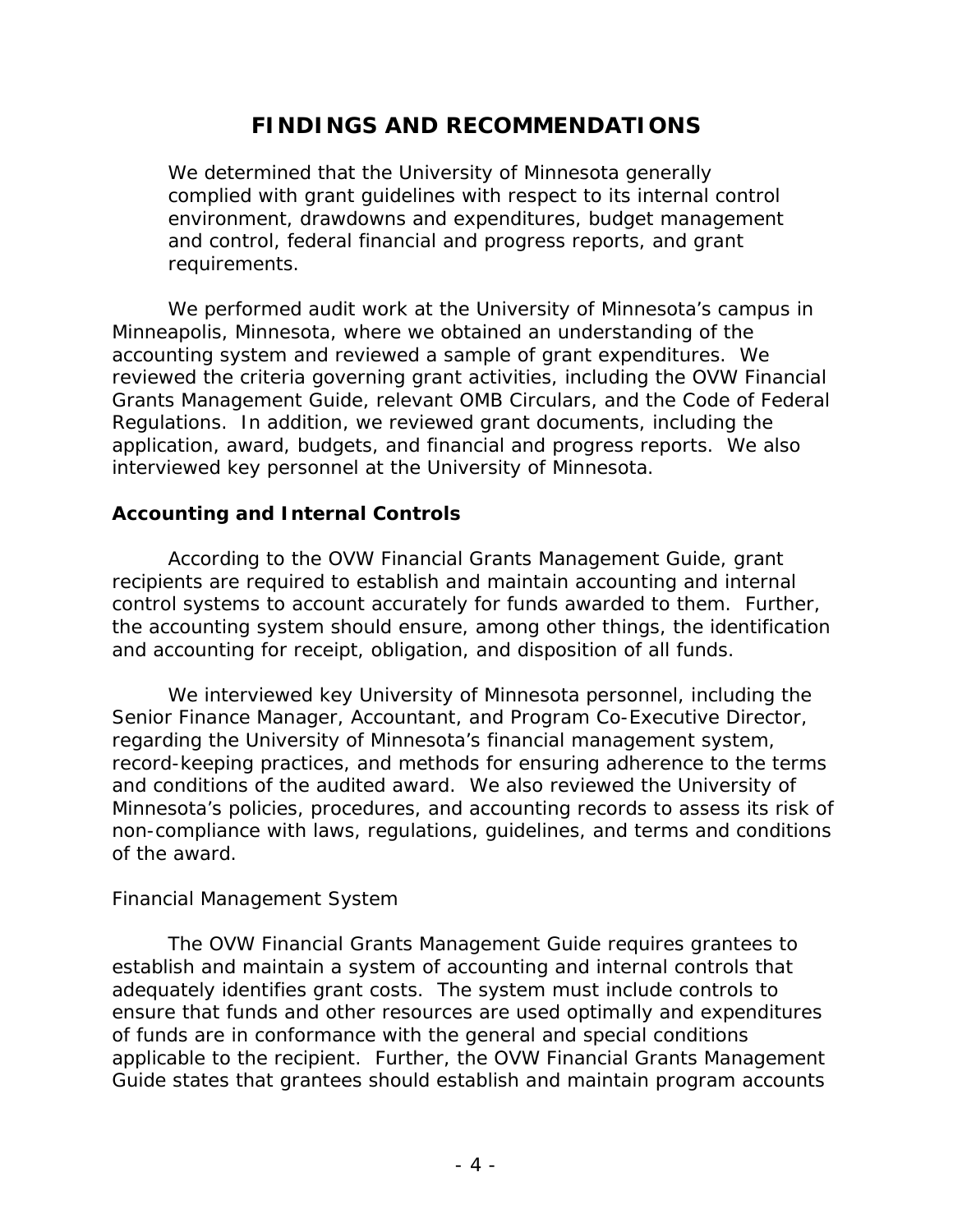that will enable, on an individual basis, the separate identification and accounting of the receipt, obligation, and disposition of all funds.

 commercial, off-the-shelf financial management system. Invoices are system. The invoice is then reviewed by a certified approver. The amounts Since July 2008, the University of Minnesota has been utilizing a submitted to the accountant who enters them into the financial management billed and reimbursed reflect dollars actually spent.

 employees. We also interviewed staff and observed accounting activities and processes to assess risk. The grantee has written policies and procedures on several main topics, including: (1) accounting and financial oversight, (2) budget, (3) cash management and investments, (4) equipment and inventory, (5) procurement and payment, and (6) travel. The University of Minnesota also has internal control guidelines. Based on our interviews with University of Minnesota personnel and a review of the policies, we determined that the manuals were current and were being followed by

### *Single Audit*

 of the OMB Circular A-133. We reviewed the Single Audit, which disclosed did not identify questioned costs or contain findings related to federal visits, desk reviews, or other audits conducted on this grantee. The University of Minnesota underwent a Single Audit Review for the fiscal year ending June 30, 2011, which was prepared under the provisions no material weaknesses, did not identify any internal control issues over major programs, and designated the grantee as low-risk. The Single Audit awards. We were informed by the OVW that there have not been any site

### <span id="page-7-0"></span>**Grant Drawdowns**

 in accordance with federal requirements. The University of Minnesota's 2012. As shown in the following table, the grantee's recorded expenses We reviewed the University of Minnesota's process for requesting OVW reimbursement for grant-related costs to ensure that reimbursement requests were supported adequately by official accounting records and were Senior Finance Manager said that all drawdowns are requested on a reimbursement basis. We compared the grantee's general grant ledger to OVW's drawdown report for the inception of the grant through April 25, exceeded its drawdowns.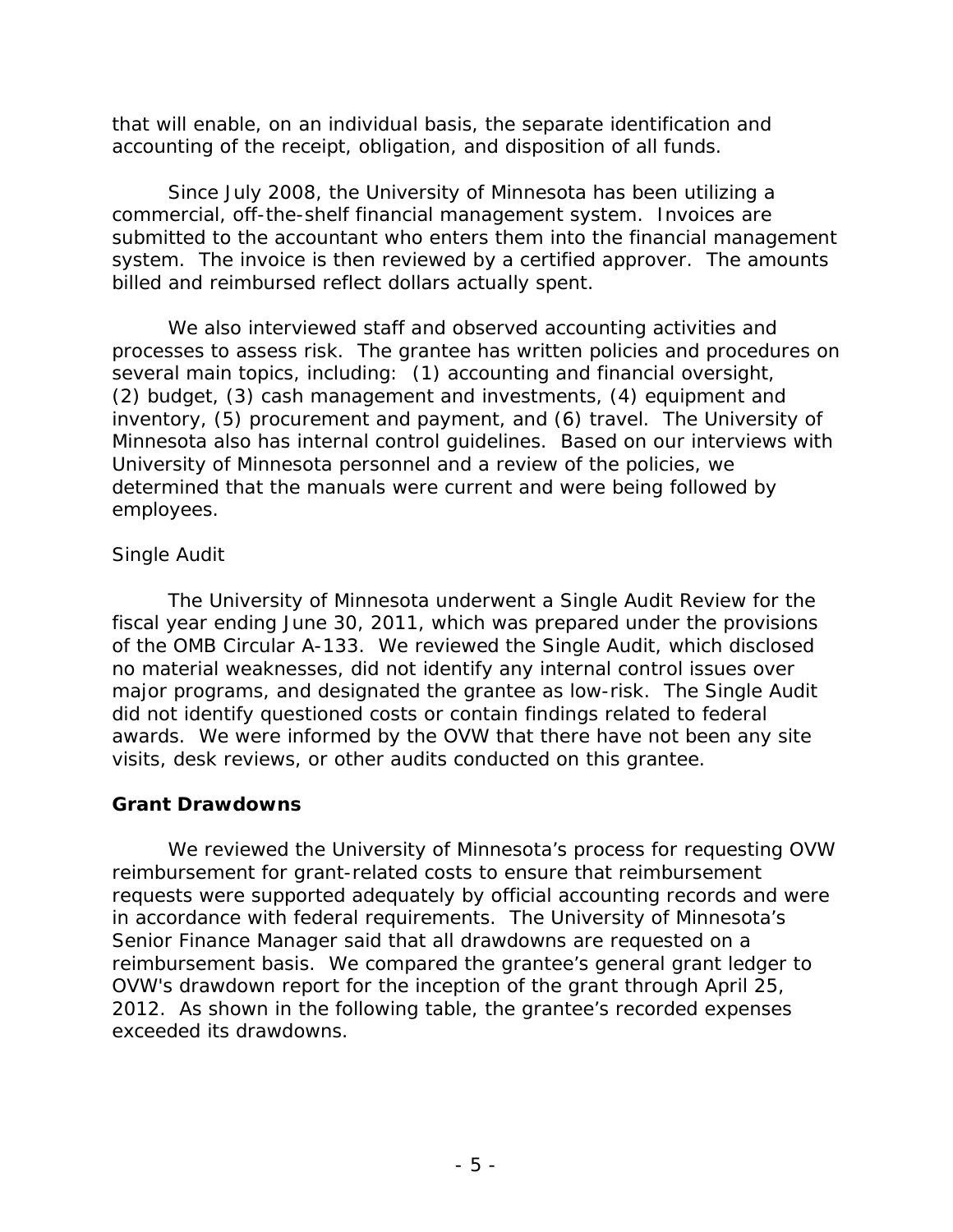| THE UNIVERSITY OF MINNESOTA'S RECORD OF EAPENDITURES |                                                      |                                                                                                                        |                                                         |                                                                                                     |                                                                                                  |
|------------------------------------------------------|------------------------------------------------------|------------------------------------------------------------------------------------------------------------------------|---------------------------------------------------------|-----------------------------------------------------------------------------------------------------|--------------------------------------------------------------------------------------------------|
| <b>DATE OF</b><br><b>DRAWDOWN PER</b><br><b>OVW</b>  | <b>AMOUNT DRAWN</b><br><b>DOWN PER</b><br><b>OVW</b> | <b>GRANT</b><br><b>EXPENDITURES</b><br><b>PER ACCOUNTING</b><br><b>RECORDS FOR</b><br><b>DRAWDOWN</b><br><b>PERIOD</b> | <b>CUMULATIVE</b><br><b>DRAWDOWNS PER</b><br><b>OVW</b> | <b>CUMULATIVE</b><br><b>EXPENDITURES</b><br><b>PER UNIVERSITY</b><br>OF MINNESOTA<br><b>RECORDS</b> | <b>CUMULATIVE</b><br><b>EXPENDITURES</b><br><b>LESS</b><br><b>CUMULATIVE</b><br><b>DRAWDOWNS</b> |
| 10/25/2011                                           | \$9,372                                              | \$15,695                                                                                                               | \$9,372                                                 | \$15,695                                                                                            | \$6,323                                                                                          |
| 01/23/2012                                           | 27,927                                               | 30,685                                                                                                                 | 37,298                                                  | 46,380                                                                                              | 9,081                                                                                            |
| 04/25/2012                                           | 35,367                                               | 40,399                                                                                                                 | 72,665                                                  | 86,778                                                                                              | 14,113                                                                                           |
| <b>TOTAL</b>                                         | $$72,665^3$                                          | $$86,778^3$                                                                                                            |                                                         |                                                                                                     |                                                                                                  |

#### **TABLE 2. COMPARISON OF DRAWDOWNS TO THE UNIVERSITY OF MINNESOTA'S RECORD OF EXPENDITURES**

Source: Office on Violence Against Women and University of Minnesota

#### **Grant Expenditures**

 seven categories: (1) personnel, (2) fringe benefits, (3) travel, (4) supplies, (5) contractual, (6) other, and (7) indirect costs. The total amount of the award was \$487,500, which included an approved indirect cost rate. The University of Minnesota was approved a 32-percent indirect cost rate by the Department of Health and Human Services (HHS). Table 3 shows the OVW reviewed and approved funding for the University of Minnesota in budgeted amounts by approved cost category.

| <b>COST CATEGORY</b>       | <b>APPROVED</b><br><b>BUDGET</b> | <b>DESCRIPTION OF PLANNED EXPENDITURES</b>                                       |
|----------------------------|----------------------------------|----------------------------------------------------------------------------------|
| Personnel                  | \$113,675                        | Compensation paid to employees                                                   |
| <b>Fringe Benefits</b>     | 39,088                           | Funds allocated to cover costs of services not<br>included as salaries and wages |
| <b>Travel</b>              | 20,330                           | Cost of staff travel incurred by personnel on<br>official business               |
| <b>Supplies</b>            | 9,770                            | Office supplies, printing/duplicating costs                                      |
| Contractual                | 175,835 <sup>4</sup>             | Subcontracts, contracts for professional<br>services                             |
| Other                      | 10,620                           | Computer hardware & software, dues and<br>subscriptions                          |
| <b>Indirect Cost</b>       | 118,182                          | HHS-approved indirect cost rate of 32 percent                                    |
| <b>TOTAL PROJECT COSTS</b> | \$487,500                        |                                                                                  |

### **TABLE 3. OVW-APPROVED BUDGET CATEGORIES**

Source: Office on Violence Against Women

<span id="page-8-1"></span><span id="page-8-0"></span>l

<sup>&</sup>lt;sup>3</sup> Differences in totals are due to rounding.

 $4$  As of June 15, 2012, no funds from the contractual category had been spent.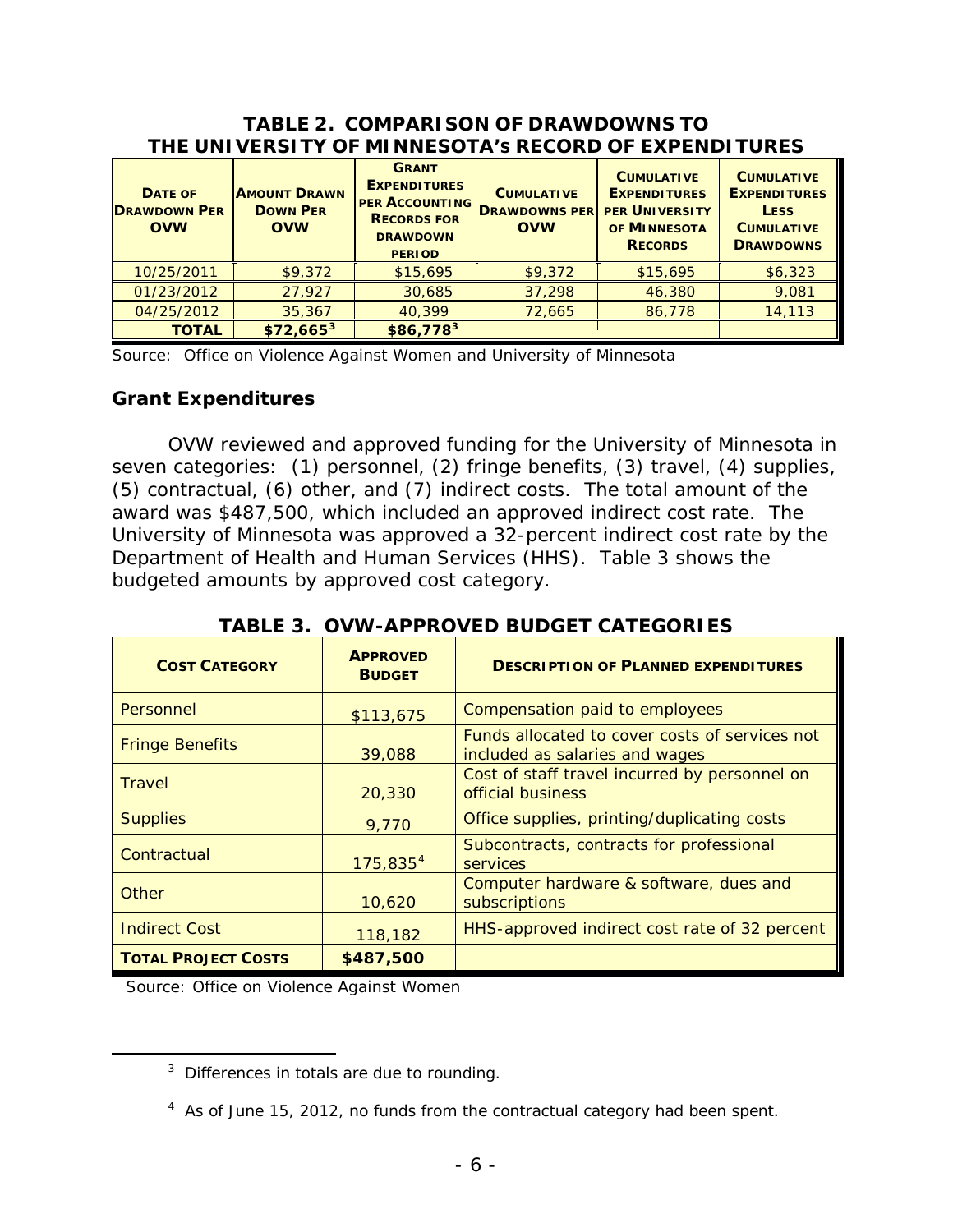reviewed 17 direct cost expenditures totaling \$17,844. We determined that As of April 25, 2012, total grant-related expenditures, as recorded in the University of Minnesota's accounting records, were \$86,778, and the University of Minnesota had been reimbursed a total of \$72,665. To determine the accuracy and allowability of costs charged to the grant, we reviewed a sample of direct and indirect cost expenditures. We selected and all transactions were generally accurate, supported, and allowable under federal rules, regulations, and special conditions of the grant.

 \$1,560. We verified that the federally approved indirect cost rate of We also selected and reviewed eight indirect cost expenditures totaling 32 percent was correctly applied in each of the tested transactions. After reviewing these transactions and the related supporting documentation, we determined the transactions were supported, accurately posted to the accounting records, and allowable under federal rules, regulations, and special conditions of the grant. In total, we tested direct and indirect transactions totaling \$19,404.

### <span id="page-9-0"></span> **Budget Management and Control**

 the total transfers are 10 percent or less than the award amount. Requests According to the terms and conditions of the grant, a grantee may transfer funds between approved budget categories without OVW approval if for transfers of funds between budget categories exceeding 10 percent must be submitted to OVW for approval. We compared the amounts charged to the approved budget amounts for each budget category. At the time of our audit, the University of Minnesota's actual expenditures were under the award amount in all cost categories. Thus, there was no movement of dollars between budget categories.

## <span id="page-9-1"></span> **Grant Reporting**

 The OVW Financial Grants Management Guide states that two types of remaining in the grant. Program progress reports provide information on reports are to be submitted by the grantee. Federal Financial Reports (FFR) provide information on monies spent and the unobligated amounts the status of grant-funded activities and other pertinent information.

### *Federal Financial Reports*

 According to the OVW Financial Grants Management Guide, FFRs are period of the award. The final FFR must be submitted no later than 90 days following the end of the grant period. Funds or future awards may be due no later than 30 days after the end of the calendar quarter for the entire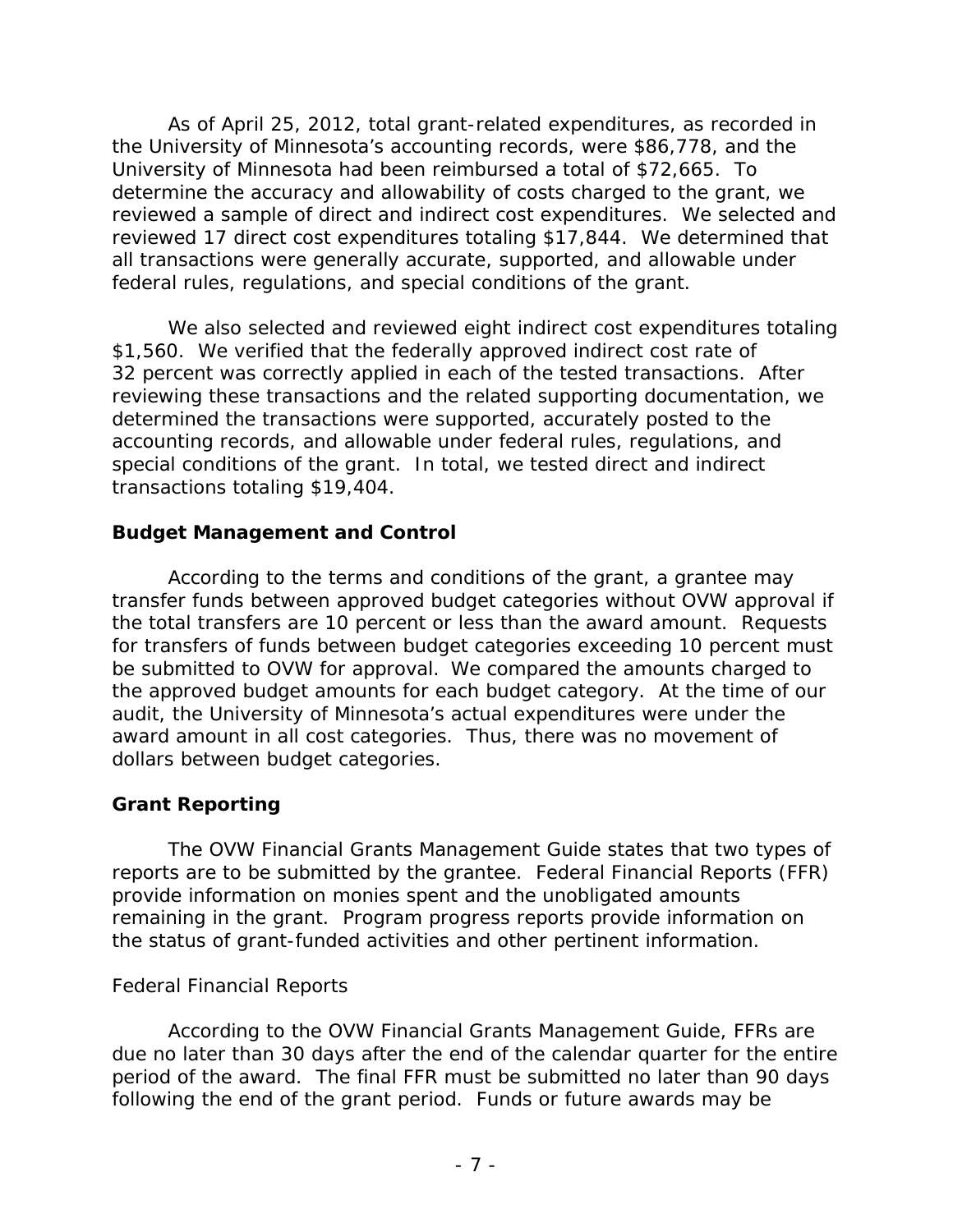reviewed four of the FFRs submitted during our audit period. As shown in withheld if reports are not submitted or if reports are submitted late. We the following table, the University of Minnesota submitted all four reports on time.

| <b>REPORT</b><br><b>NUMBER</b> | <b>REPORT PERIOD</b>  | <b>DUE DATE</b> | <b>DATE</b><br><b>SUBMITTED</b> | <b>DAYS</b><br><b>LATE</b> |
|--------------------------------|-----------------------|-----------------|---------------------------------|----------------------------|
|                                | 04/01/11 - 06/30/11   | 07/30/11        | 07/13/11                        |                            |
| $\mathcal{P}$                  | 07/01/11 - 09/30/11   | 10/30/11        | 10/21/11                        |                            |
| 3                              | 10/01/11 - 12/31/11   | 01/30/12        | 01/18/12                        |                            |
|                                | $01/01/12 - 03/31/12$ | 04/30/12        | 04/17/12                        |                            |

**TABLE 4. TIMELINESS OF FEDERAL FINANCIAL REPORTS** 

Source: Office on Violence Against Women

 FFRs to the University of Minnesota's accounting records. As shown in the We also compared the grant-related expenditures reflected on the following table, the expenditures reported on the FFRs matched those in the grant ledger.

| <b>FFR</b><br><b>NUMBER</b> | <b>FFR REPORT</b><br><b>PERIOD END</b><br><b>DATE</b> | <b>EXPENDITURES</b><br><b>PER FFR</b> | <b>EXPENDITURES</b><br><b>PER GRANT</b><br><b>LEDGER</b> |
|-----------------------------|-------------------------------------------------------|---------------------------------------|----------------------------------------------------------|
|                             | 06/30/2011                                            | \$0                                   | \$0                                                      |
| $\mathcal{P}$               | 09/30/2011                                            | 9,372                                 | 9,372                                                    |
| २                           | 12/31/2011                                            | 27,927                                | 27,927                                                   |
|                             | 03/31/2012                                            | 35,367                                | 35,367                                                   |
|                             | <b>Total</b>                                          | $$72,665^5$                           | $$72,665^5$                                              |

Source: Office on Violence Against Women and the University of Minnesota

### *Progress Reports*

<span id="page-10-0"></span>-

According to the OVW Financial Grants Management Guide, Categorical Assistance Progress Reports are due semiannually on January 30 and July 30 for the life of the award. We reviewed two progress reports submitted during the award and found that both of the reports were submitted by OVW's established deadline.

 $5$  Differences in totals are due to rounding.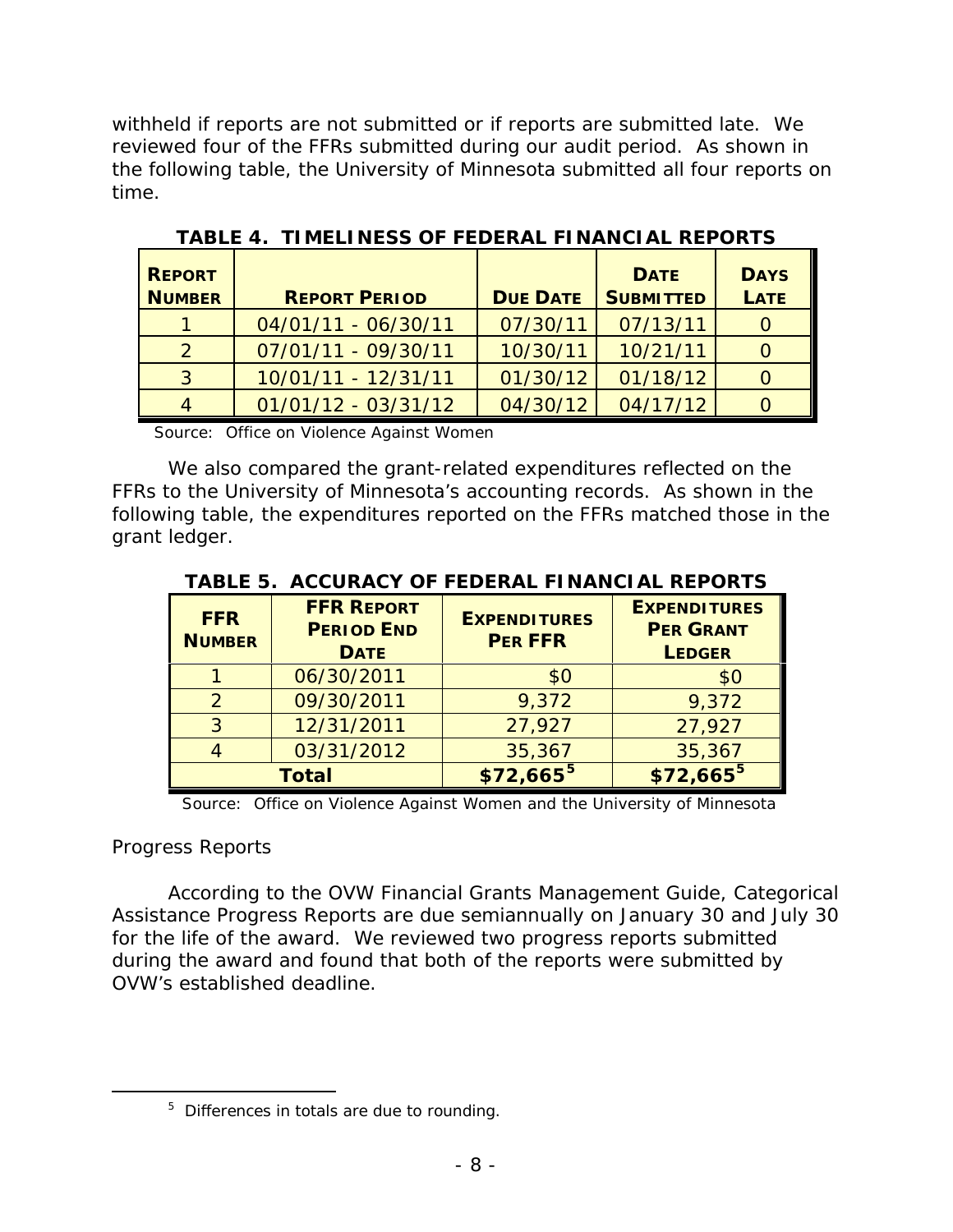| <b>TABLE 6. TIMELINESS OF PROGRESS REPORTS</b> |                            |                 |                                 |                            |
|------------------------------------------------|----------------------------|-----------------|---------------------------------|----------------------------|
| <b>REPORT</b><br><b>NUMBER</b>                 | <b>REPORT PERIOD</b>       | <b>DUE DATE</b> | <b>DATE</b><br><b>SUBMITTED</b> | <b>DAYS</b><br><b>LATE</b> |
|                                                | 01/01/2011 - 06/30/2011    | 07/30/2011      | 07/18/2011                      |                            |
|                                                | $107/01/2011 - 12/31/2011$ |                 | $01/30/2012$ 01/23/2012         |                            |

**TABLE 6. TIMELINESS OF PROGRESS REPORTS**

Source: Office on Violence Against Women

 frames. The program goals, as outlined in the grant application, mirrored As for the content of the progress reporting, we found that the reports did list the specific program activities that occurred during those time what was reported in the progress reports as actual accomplishments and activities conducted. In our judgment, the reports provided adequate information to determine the status of the tasks undertaken for the period.

### <span id="page-11-0"></span>**Compliance with Grant Requirements**

We reviewed the special conditions of the grant award and identified 23 requirements. Examples of these conditions are to: (1) submit quarterly Federal Financial Reports, (2) submit semiannual progress reports that describe project activities during the reporting period, (3) work collaboratively with its project partners to implement the grant project, and (4) adhere to the OVW Financial Grants Management Guide. No instances of non-compliance with any of the special conditions were identified.

### <span id="page-11-1"></span>**Program Performance and Accomplishments**

 Initiative (SRI) project is to improve the capacity of local battered women's men in prison, planning for release, and on parole. According to the grant the community from prison, (2) assisting victim service providers on The main overarching goal of the University of Minnesota's Safe Return programs, parole/community supervision, and community-based organizations to address the needs of battered women in relationships with application, this would be accomplished by breaking the SRI into 3 goals: (1) increasing the knowledge and awareness of the needs and challenges of battered women with incarcerated partners/ex-partners soon to return to developing protocols and procedures to ensure the safety and support of women as well as identifying potential victims of domestic violence prior to their partner re-entering to the community, and (3) encouraging collaboration between battered women service providers and parole programs.

 objectives that were identified in the grant application were being met. We observed grant-related activity, reviewed documentation, and interviewed University of Minnesota staff to determine whether the grant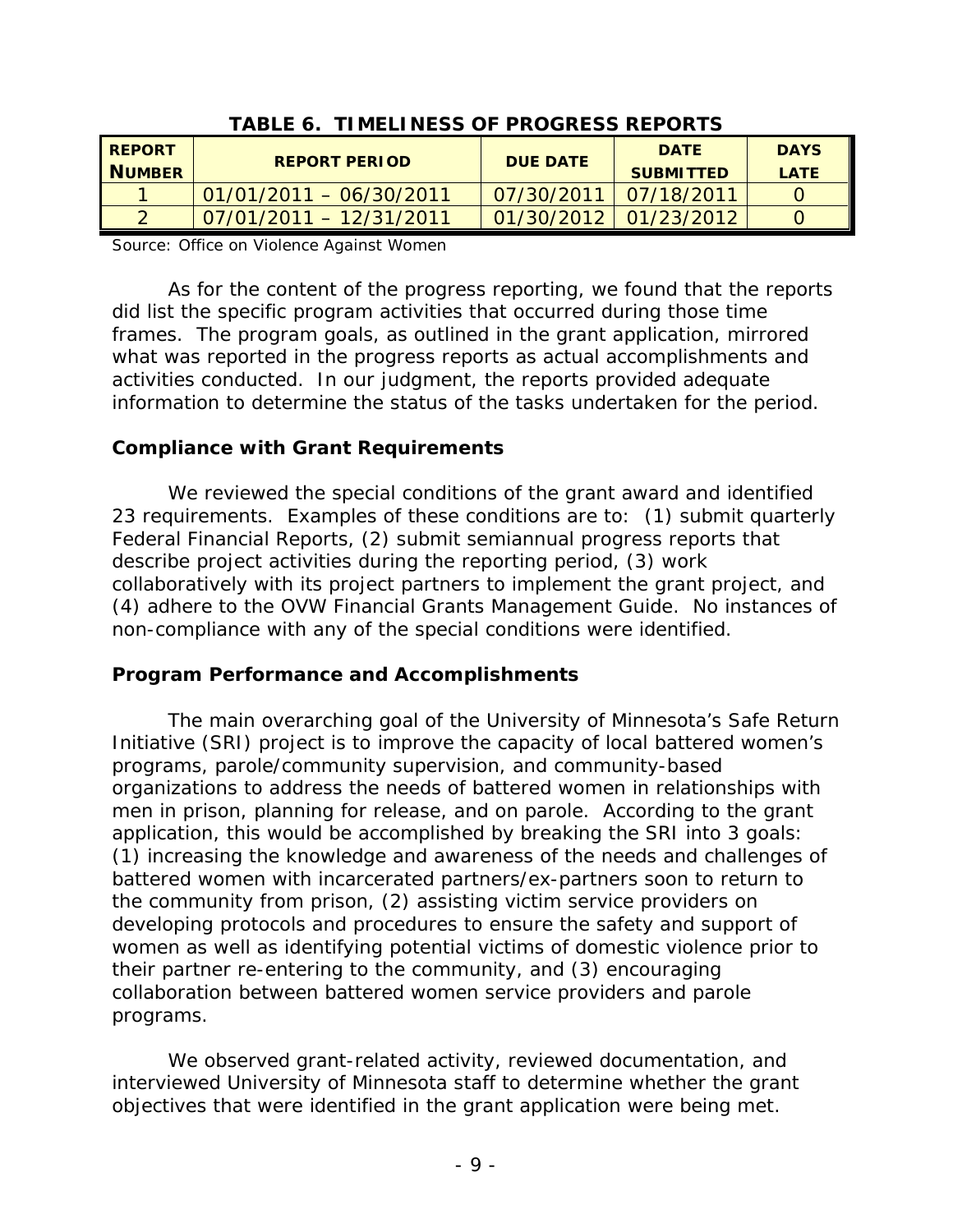When we asked University of Minnesota officials about the grant objectives, they told us that each of the grant objectives is being met and that to achieve the outlined goals, the grantee had broken down its efforts into seven individual objectives, as detailed in the following chart.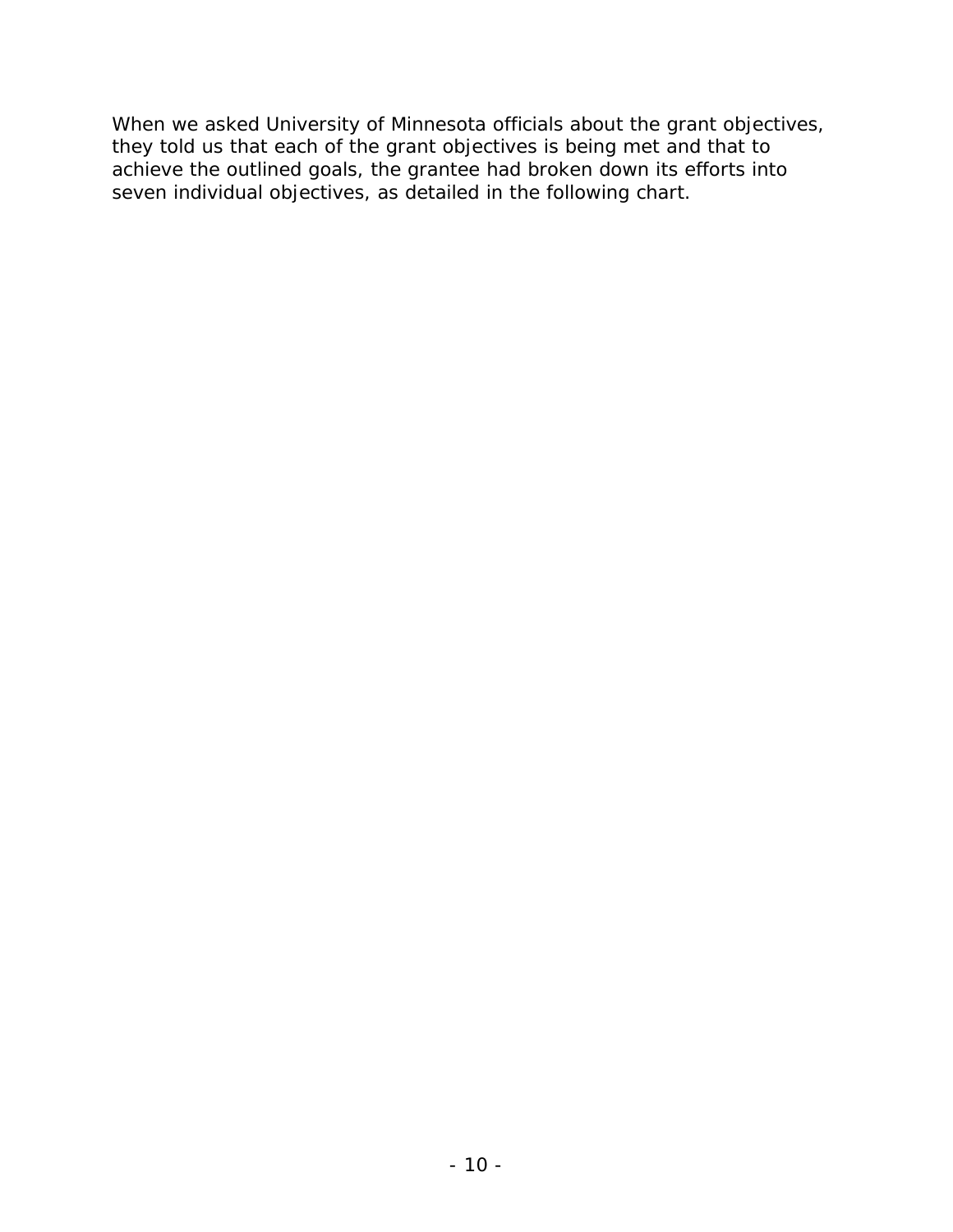## **TABLE 7. UNIVERSITY OF MINNESOTA SAFE RETURN INITIATIVE GOALS AND OBJECTIVES**

| <b>Goals</b><br><b>Accomplished</b>                   | <b>Objective</b>                                                                                                                                                                                                  | <b>Activities Performed</b>                                                                                                                                                                                       |
|-------------------------------------------------------|-------------------------------------------------------------------------------------------------------------------------------------------------------------------------------------------------------------------|-------------------------------------------------------------------------------------------------------------------------------------------------------------------------------------------------------------------|
| <b>Overarching Goal</b><br>Goal 1<br>Goal 3           | Conduct a national assessment of<br>battered women's programs'<br>knowledge of and response to<br>women in relationships with men<br>in prison and on parole.                                                     | Collected and analyzed<br>data for 8 states towards<br>an assessment of<br>battered women's<br>programs' knowledge.                                                                                               |
| <b>Overarching Goal</b><br>Goal 1<br>Goal 2<br>Goal 3 | Conduct a roundtable discussion<br>with 24 jurisdictions that comprise<br>SRI's learning community and<br>facilitate information sharing<br>among this learning community.                                        | <b>Conducted an</b><br>assessment in October<br>2009 of a 2009<br>roundtable discussion<br>focused on learning<br>communities.                                                                                    |
| <b>Overarching Goal</b><br>Goal 1<br>Goal 2<br>Goal 3 | Offer a series of webcast trainings<br>on specialized topics related to<br>prisoner re-entry and domestic<br>violence.                                                                                            | Scheduled webinars on<br>SRI and group work with<br>men in prison and<br>battered women in<br>relationships with men<br>on parole for May 2013.                                                                   |
| <b>Overarching Goal</b><br>Goal 1<br>Goal 3           | Provide on-site assistance to<br>communities involved in SRI's<br>learning community. Focus on<br>the intersection between prisoner<br>re-entry and domestic violence.                                            | Conducted on-site<br>training on SRI for New<br><b>York State Department</b><br>of Parole and Corrections<br>in June 2012.                                                                                        |
| <b>Overarching Goal</b><br>Goal 1<br>Goal 3           | Conduct presentations, workshop<br>training events, and conferences<br>sponsored by national partner<br>organizations.                                                                                            | <b>Presented at the National</b><br><b>Coalition on Domestic</b><br>Violence Conference in<br>July 2012 and at the<br><b>Institute on Violence</b><br><b>Abuse and Trauma</b><br>Conference in<br>September 2012. |
| <b>Overarching Goal</b><br>Goal 3                     | Conduct a roundtable with judges<br>on prisoner re-entry and domestic<br>violence to identify ways to be<br>more proactive through<br>addressing the issue of re-entry<br>and domestic violence at<br>sentencing. | <b>SRI</b> roundtable<br>scheduled for May 2013.                                                                                                                                                                  |
| <b>Overarching Goal</b><br>Goal 1<br>Goal 2<br>Goal 3 | Develop video clips for use in<br>training programs, roundtables,<br>and on-site assistance, and a final<br>DVD on lessons learned from SRI<br>and its learning communities.                                      | <b>Produced SRI "Building</b><br>Bridges" DVD for Parole<br>and Battered Women's<br>Advocates.                                                                                                                    |

Source: University of Minnesota SRI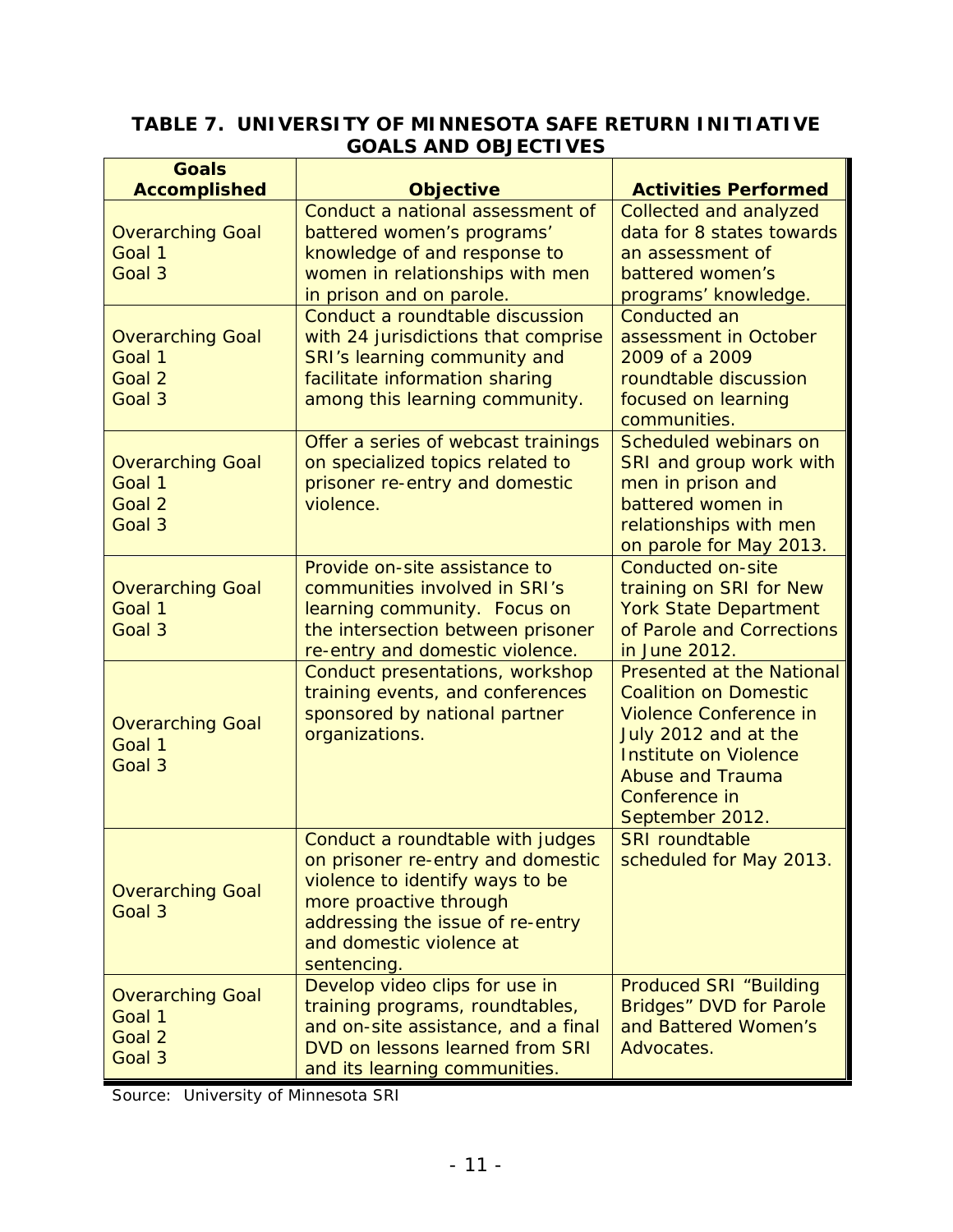issues in domestic violence among men and their families. The grantee the SRI, and an assessment of a 2009 roundtable. We reviewed the involved in the re-entry process, and all the services provided must be holistic. We also reviewed the SRI report and found that it observed a American community. We discussed with grantee officials some of the activities described in Table 7. The officials described the roundtable discussion as addressing provided us with a copy of the 2005 roundtable brief as well as a report on roundtable brief, which stated that re-entry planning begins at sentencing, programming should focus on rehabilitation, the community must be continuing demand among community-based organizations for information and assistance regarding domestic violence and re-entry in the African

 informed us that articles on the following two subjects will be published: domestic violence advocates across the country. We also confirmed that the grantee has scheduled future onsite trainings, presentations, and webinars that will last throughout the remainder of the grant period. Additionally, the Co-Executive Director (1) working with battered women in relationships with men on parole, and (2) working with men who are on parole. The articles will be distributed to

 transfer lessons to their peers in other communities around the country to According to the Co-Executive Director, the SRI will continue to provide community education, training, and on-site assistance to criminal justice, community-based groups, and faith-based organizations, and keep African American families safe as prisoners return to their communities. The Co-Executive Director stated that once the grant ends, he hopes that people will continue to visit the website to learn about the intersection of domestic violence and prisoner re-entry. The local communities are aware of the program and the knowledge that they have acquired will be passed on to those who will be in need of assistance in the future.

 implementing the goals and objectives of the grant by conducting training seminars, and audio-conferences. All the activities targeted the goals of the needs and challenges of battered women. Overall, we found that the University of Minnesota appears to be through national and regional conferences, training courses, web-based grant and were designed to increase the knowledge and awareness of the

### <span id="page-14-0"></span>**Views of Responsible Officials**

We discussed the results of our review with grantee officials throughout the audit and at a formal exit conference, and we have included their comments as appropriate.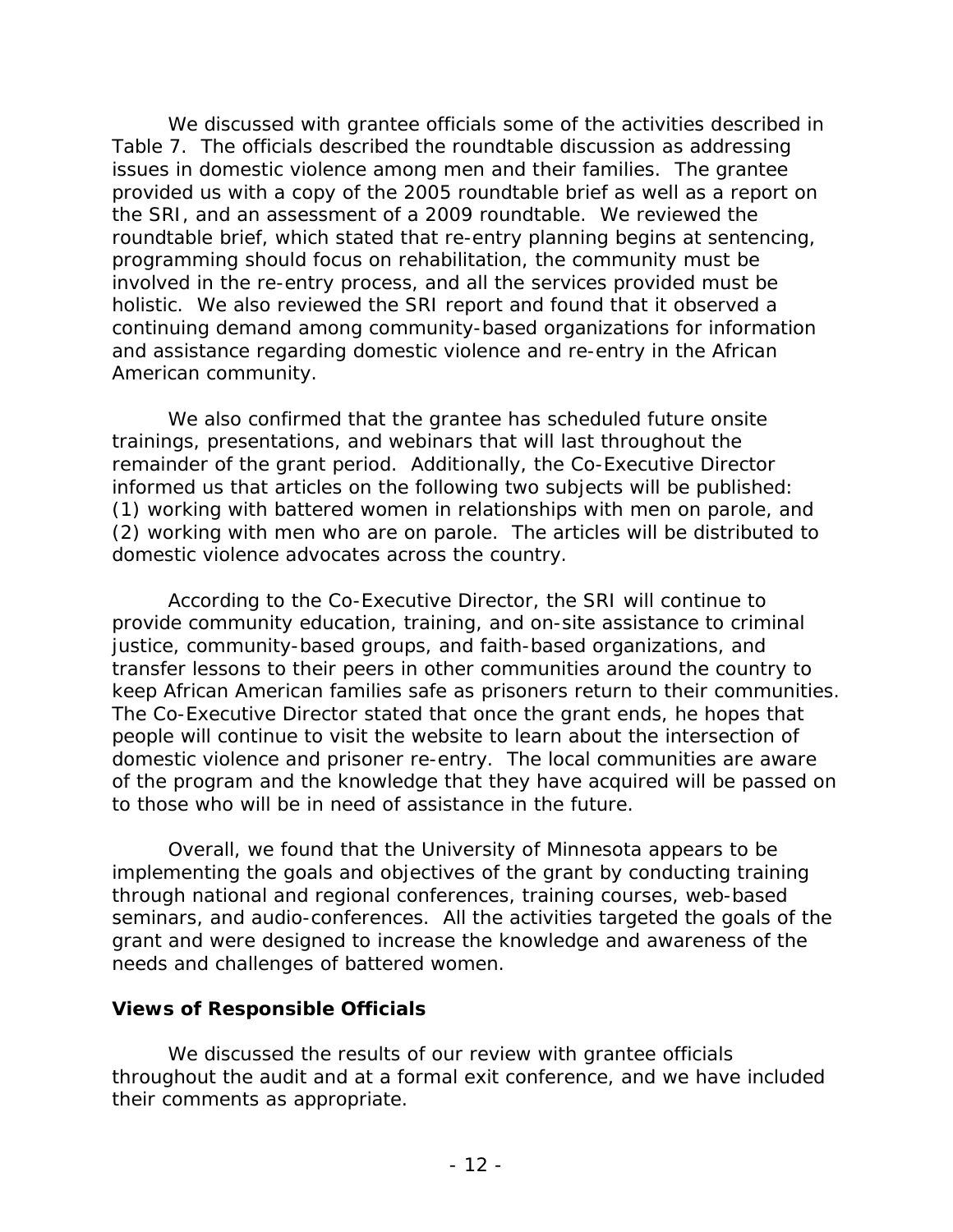# **OBJECTIVE, SCOPE, AND METHODOLOGY**

<span id="page-15-0"></span>The purpose of this audit was to determine whether reimbursements claimed for costs under the grant were allowable, supported, and in accordance with applicable laws, regulations, guidelines, and terms and conditions of the grant, and to determine program performance and accomplishments.

We conducted this performance audit in accordance with generally accepted government auditing standards and included such tests as were considered necessary to accomplish our objectives. Those standards require that we plan and perform the audit to obtain sufficient, appropriate evidence to provide a reasonable basis for our findings and conclusions based on our audit objectives. We believe that the evidence obtained provides a reasonable basis for our findings and conclusions based on our audit objectives.

 Our audit concentrated on, but was not limited to, the expenditures of Minnesota was awarded a total of \$487,500. In conducting our audit, we along with a review of internal controls and procedures for the grant that we audited. Judgmental sampling design was applied to obtain broad exposure to numerous facets of the grant reviewed, such as dollar amounts, expenditure category, or risk. This non-statistical sample design does not controls and procedures. In total, the University of Minnesota had drawn April 25, 2012. We tested 25 grant-related transactions, which totaled \$19,404. More specifically, we tested \$17,844 in direct costs and \$1,560 in indirect costs. and reimbursements from May 20, 2011, through April 25, 2012. This was an audit of OVW grant number 2011-TA-AX-K036, for which the University reviewed FFRs and progress reports and performed sample testing in award expenditures, including salary, fringe benefits, and indirect costs. Our testing was conducted by judgmentally selecting a sample of expenditures, allow for projection of the test results to all grant expenditures or internal down \$72,665 and recorded grant-related costs totaling \$86,778 as of

 conditions of the grant agreement. Unless otherwise stated in our report, the criteria we audit against are contained in the OVW Financial Grants award documents. We reviewed the University of Minnesota's grant and progress reports; (6) grant award requirements; and (7) program We tested compliance with what we consider to be the most important Management Guide, the Code of Federal Regulations, OMB Circulars, and the activities and performance in the following areas: (1) internal control environment; (2) drawdowns; (3) grant expenditures, including personnel and indirect costs; (4) budget management and control; (5) federal financial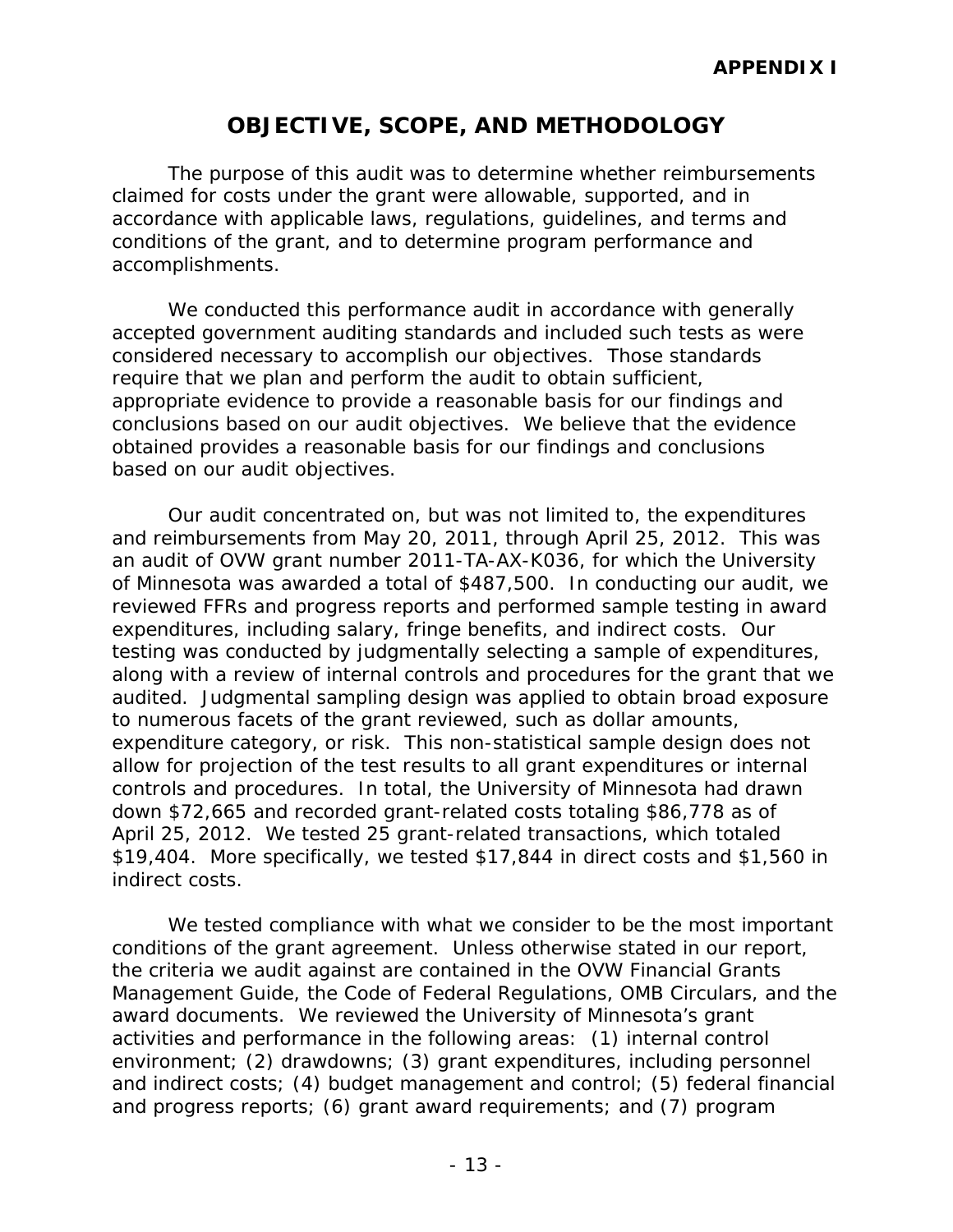performance and accomplishments. We determined that matching costs, property management, program income, and monitoring subgrantees were not applicable to this grant. At the time of our review, the grantee had not yet expended any funds from the contractual category.

 We tested invoices associated with transactions shown in the University of computer-based data was not significant to our objectives. We performed limited testing of source documents to assess the timeliness and accuracy of FFRs, reimbursement requests, expenditures, and progress reports; evaluated performance to grant objectives; and reviewed the grant-related internal controls over the financial management system. Minnesota's grant ledger as of April 25, 2012. However, we did not test the reliability of the financial management system as a whole and reliance on

 2011. The Single Audit Report was prepared under the provisions of Office which disclosed no material weaknesses, did not identify any internal control Single Audit Report did not contain questioned costs or findings related to Our audit included an evaluation of the University of Minnesota's most recent Single Audit Review. The review was for the period ending June 30, of Management and Budget Circular A-133. We reviewed the Single Audit, issues over major programs, and designated the grantee as low risk. The federal awards.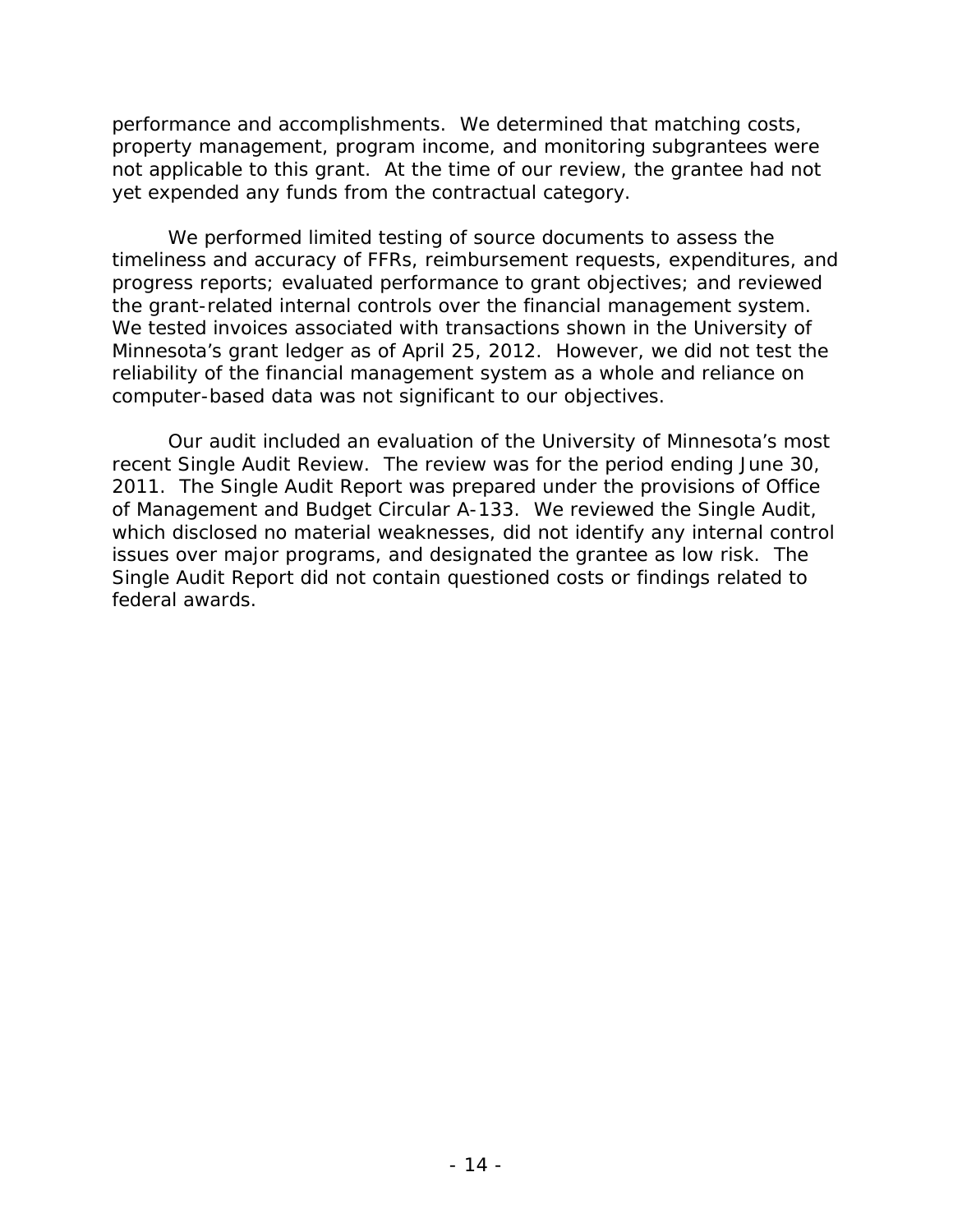## **AUDITEE RESPONSE**

### <span id="page-17-0"></span>UNIVERSITY OF MINNESOTA

*Twin Cities Campus Sponsored Financial Reporting Suite 450 McNamara Alumni Center 200 Oak Street S.E. Minneapolis, MN 55455 Office 612-624-4313 Fax 612-626-0321* 

March 27, 2013

 Carol S. Taraszka Regional Audit Manager U.S. Department of Justice Office of the Inspector General Chicago Regional Audit Office 500 W Madison Street, Suite 1121 Chicago, IL 60661-2590

SUBJ: US DOJ OIG audit of grant 2011-TA-AX-K036, PI: Oliver Williams, CON30084

Dear Ms. Taraszka:

 The University of Minnesota concurs with the draft audit report of the sponsored award referenced above.

Sincerely,

/S/

 Finance Director Sponsored Financial Reporting Sue Paulson University of Minnesota 612-624-500[7](mailto:spaul@umn.edu)  [spaul@umn.edu](mailto:spaul@umn.edu) 

### **Driven to Discover**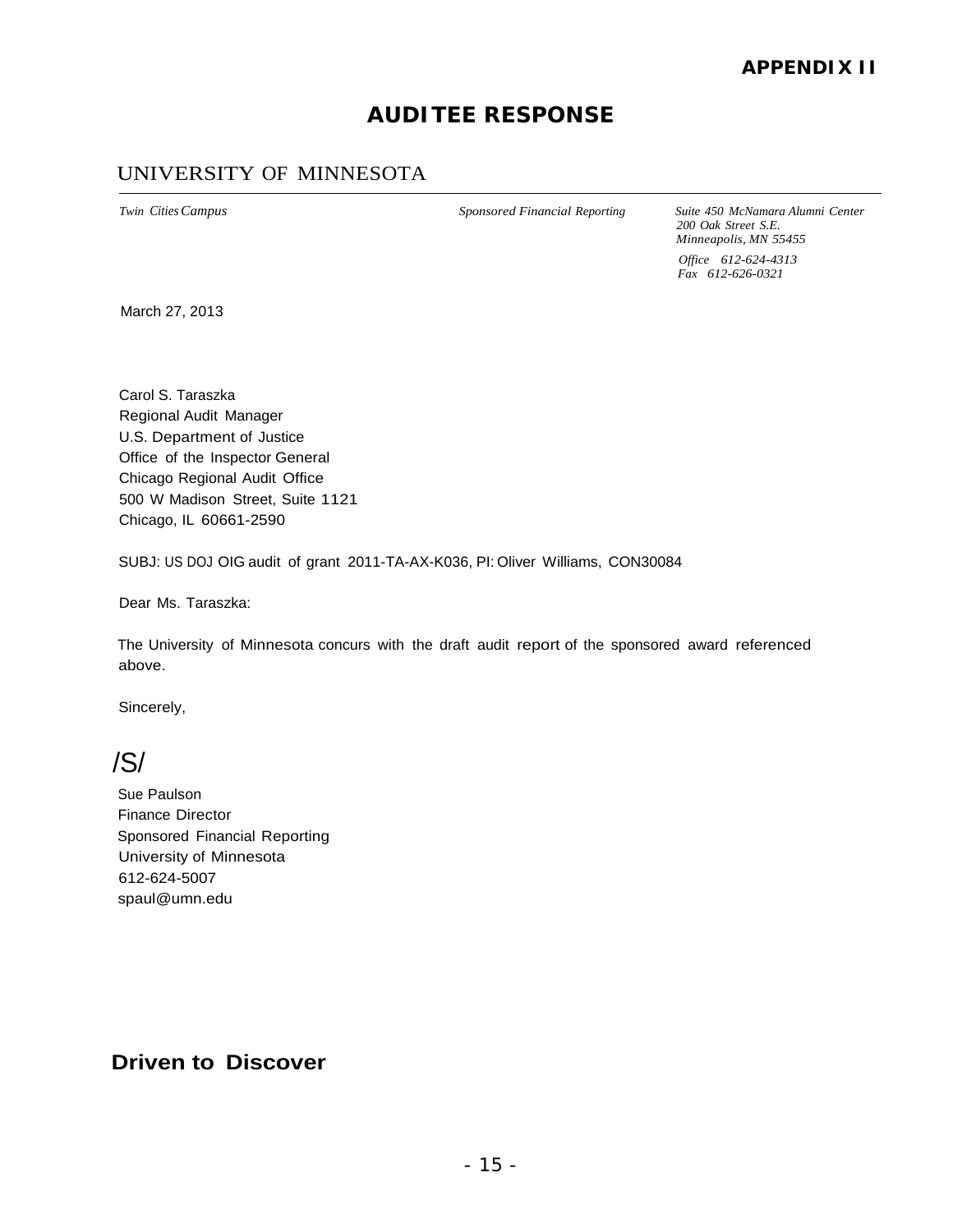#### **APPENDIX III**

## **OFFICE ON VIOLENCE AGAINST WOMEN RESPONSE**

<span id="page-18-1"></span><span id="page-18-0"></span>

#### U.S. **Department of Justice**  *Office on Violence Against Women Washington, D.C. 20530*

May 7, 2013

#### **MEMORANDUM**

| TO:             | Carol S. Taraszka Regional<br>Audit Manager Chicago<br>Regional Audit Office                                                                   |
|-----------------|------------------------------------------------------------------------------------------------------------------------------------------------|
| FROM:           | Bea Hanson /S/<br><b>Acting Director</b><br>Office on Violence Against Women                                                                   |
|                 | Rodney Samuels /S/<br>Audit Liaison/Staff Accountant<br>Office on Violence Against Women                                                       |
| <b>SUBJECT:</b> | Audit of the Office on Violence Against Women Technical<br>Assistance Program Awarded to the University of Minnesota<br>Minneapolis, Minnesota |

 This memorandum is in response to your correspondence dated March 22, 2013 transmitting the above audit report for the University of Minnesota. After reviewing the referenced report and noting that there were no recommendations to resolve, the Office on Violence Against Women (OVW) has no further comments to be made regarding your review.

 We appreciate the opportunity to review and comment on the draft report. If you have any questions or require additional information, please contact Rodney Samuels of my staff at (202) 514-9820.

| cc | Angela Wood                            |
|----|----------------------------------------|
|    | <b>Accounting Officer</b>              |
|    | Office on Violence Against Women (OVW) |

 Louise M. Duhamel, Ph.D. Acting Assistant Director Audit Liaison Group Justice Management Division